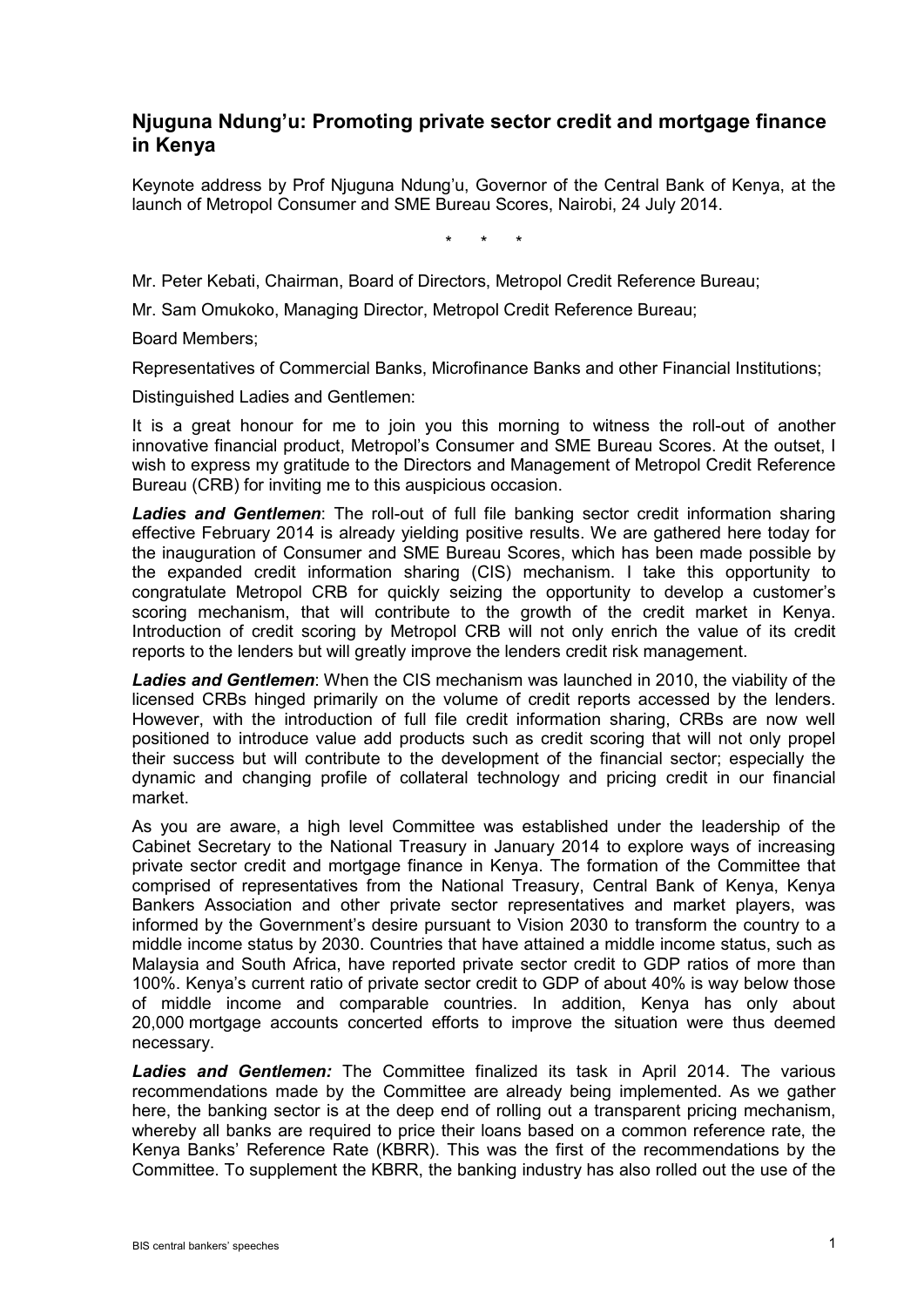all-inclusive Annual Percentage Rate (APR) in loan pricing. This is loan pricing that includes the interest rate on the loan and other fees and charges such as appraisal, legal and valuation fees.

KBRR is computed as an average of the Central Bank Rate (CBR) and a two-month moving average of the 91-day Treasury bill rate, and announced by MPC. The CBR reflects the monetary policy direction consistent with inflation profile, while the 91-day Treasury bill rate reflects the return on short term risk free assets. Prior to this every bank had its own base rate, whose composition was not known to the borrowers. This now opens a transparency window for borrowers who can compare and negotiate lending rates across banks.

Banks are now required to explain to their customers and the Central Bank the composition of the premium (k) they charge above KBRR. The Central Bank will periodically publish on its website details of the premium (k) obtained through returns from the banks. The CBK has already developed a template for this information capturing process. This will in turn promote transparency and competition in the pricing of credit. Borrowers are now empowered to compare interest rates offered by banks as they shop for the cheapest credit facilities. This is the surest way of increasing credit in the market to the productive and profitable sectors.

The contribution by Metropol's credit scoring is to help customers know their risk profile and how their loans will be priced but also empower them with tools to negotiate for better rates.

*Ladies and Gentlemen:* Apart from the introduction of KBRR, the Committee made other recommendations that require the Government and other players including the Central Bank to implement certain policy and institutional reforms to promote private sector credit and mortgage finance in Kenya. These reforms will have an overarching objective of reducing the cost of doing business. These recommendations include:

- Promotion of sharing of infrastructure by banks.
- Fast tracking of the on-going modernization of the Lands and Companies Registries to facilitate quicker collateral process.
- Establishment of a legal framework for creation of an electronic moveable assets register.
- Enhanced financial services consumer protection and education.
- Ensure that Government borrowing does not crowd out private sector as well as adopting alternative sources of funding such as sovereign bonds. (This has been done with success).
- Fast tracking capital markets reforms to make capital markets more efficient and attractive alternative sources of long term funding.
- Facilitate lines of credit for large housing development projects targeted at lower income buyers for owner occupation.

These recommendations are at different levels of implementation.

Ladies and Gentlemen: Integrity and sanctity of information shared under the credit information sharing mechanism and building information capital are critical in promoting confidence in the mechanism. Once individuals and participating entities are assured of sanctity of the mechanism, application will increase and more innovative ideas will be shared to enrich the mechanism. This is the reason why consumer protection measures under the CIS mechanism were strengthened under the revised Credit Reference Bureau Regulations, 2013 that became operational in February 2014. In the same vein, I urge Metropol CRB and other CRBs to ensure that their value add products are introduced within the same precincts of consumer protection. Any blot on consumer confidence may ruin a noble cause that has taken several years to establish.